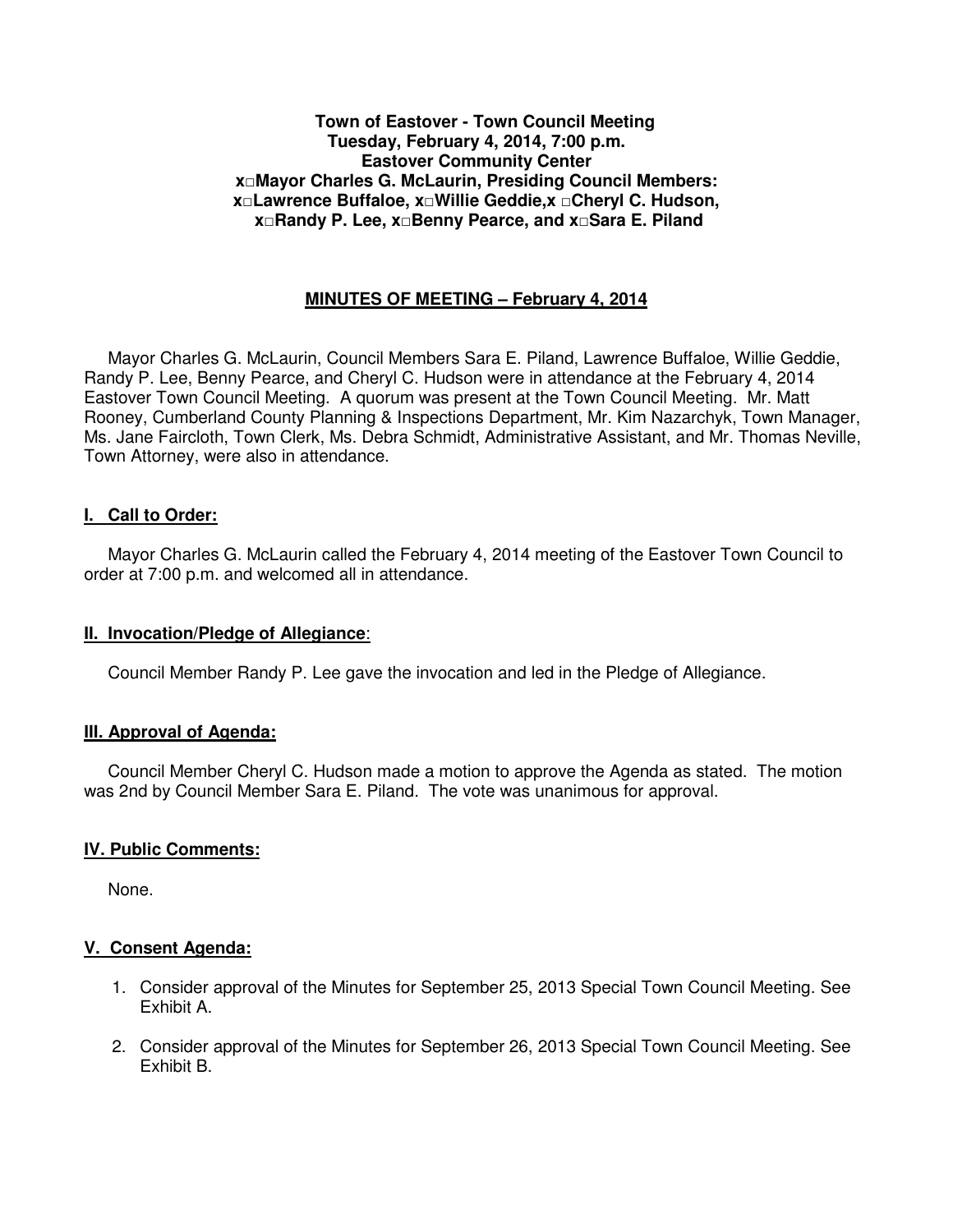- 3. Consider approval of the Minutes for January 7, 2014 Town Council Meeting. See Exhibit C.
- 4. Consider approval of the December 31, 2013 Financial Report. See Exhibit D.

 Council Member Lawrence Buffaloe made a motion to approve the Consent Agenda as so stated. The motion was  $2^{nd}$  by Council Member Cheryl C. Hudson. The vote was unanimous for approval.

### **VI. Discussion Agenda:**

### **Agenda Item #1**

 **PUBLIC HEARING - CASE NO. P14-02. Rezoning of 27.97+/- acres from A1 Agricultural to R40 Residential or to a more restrictive zoning district; located on both sides of SR 1835 (Rock Hill Road), southwest of SR 1889 (Reedy Branch Road); submitted by Barbara Allen Holmes (owner). (Eastover).** 

Mayor Charles G. McLaurin **opened the Public Hearing.** 

 Mr. Matt Rooney, Cumberland County Planning and Inspections Department, briefed the Council and presented the facts regarding **Public Hearing Case No. P14-02**. The request is for rezoning of approximately 28 acres from A1 Agricultural to R40 Residential or to a more restrictive zoning district located on both sides of SR 1835 (Rock Hill Road), southwest of SR 1889 (Reedy Branch Road) submitted by Barbara Allen Holmes (owner).

 Mr. Matt Rooney stated that it was presented at the January 21, 2014 Cumberland County Planning Board and voted unanimously to approve all R40 residential units.

 Mayor Charles G. McLaurin asked the clerk if there were any speakers for **Public Hearing Case No. P14-02.** The clerk replied "Yes"; two.

#### **Speakers For:**

 **Speaker #1:** Mr. Kevin Lindsay, 130 Evergreen Court, Pinehurst, NC with Crawford Design, signed up to speak for **Public Hearing Case No. P14-02**. He stated that he was here to answer any questions from the Council members.

 **Speaker #2**: Mr. Dohn Broadwell, 1600 Rock Hill Road, Eastover, NC with Broadwell Land Company, signed up to speak for **Public Hearing Case No. P14-02**. He stated that they will be the developers for the property and are available to answer any questions or concerns.

 Council Member Benny Pearce asked Mr. Dohn Broadwell about one side of the property that is wet lands. Mr. Dohn Broadwell said they will be unable to develop as many homes on that side of the property. Mr. Dohn Broadwell also stated that they have done a preliminary soil survey. He said that it is approximately 11 acres on that side and they will probably only develop four (4) to five (5) homes.

 Mayor Charles G. McLaurin entertained a motion for the Town Council Members to **Close the Public Hearing**. Council Member Cheryl C. Hudson made a **motion to close the Public Hearing**. The **motion to close the Public Hearing** was 2<sup>nd</sup> by Council Member Randy P. Lee. The vote was unanimous for approval.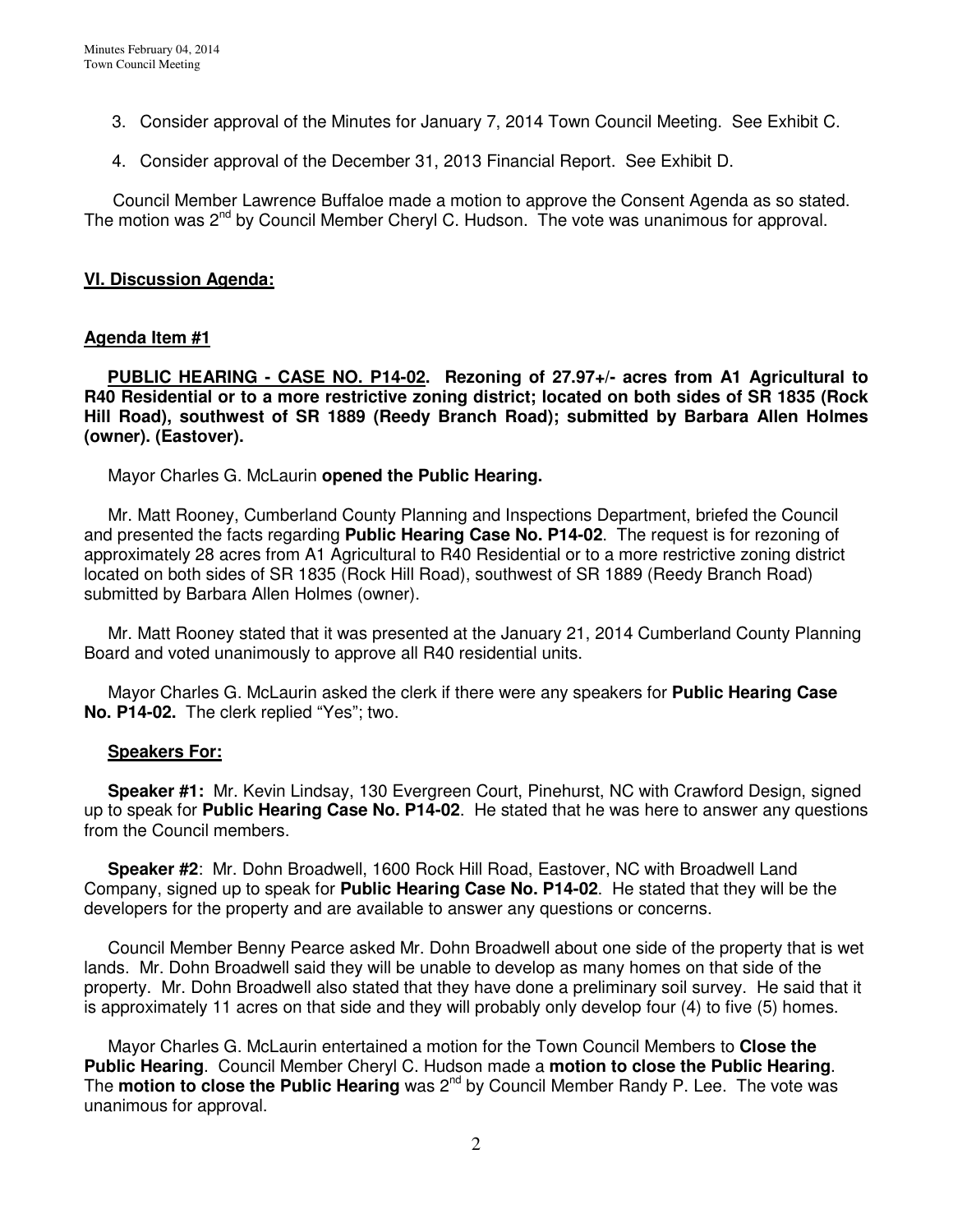Mayor Charles G. McLaurin entertained a motion for the Town Council Members to approve or disapprove **Public Hearing Case No. P14-02**. Council Member Sara E. Piland made a motion to approve **Public Hearing Case No. P14-02** as listed in the agenda. The motion was 2<sup>nd</sup> by Council Member Cheryl C. Hudson. The vote was unanimous for approval.

## **Agenda Item #2:**

### **Discussion Regarding Storm Water Runoff Study.3**

 Mr. Kim Nazarchyk, Town Manager, stated that originally the Town Council and Mayor had selected a company out of Greensboro, North Carolina. Since that time, the Town Manager has spoken with the company on three (3) different occasions and the company is having some internal conflict. Based on his conversations with this company, the Town Manager does not believe they will have adequate time and resources to devote to the Town of Eastover. He requested that out of the three (3) top firms, the Council consider approval of allowing the Town Manager to contact Lamb Engineering out of Garner. Lamb Engineering can provide the Town Manager with the scope of services that they can provide and the estimated costs.

 Council Member Benny Pearce made a motion to move on with Lamb Engineering out of Garner, NC. The motion was 2<sup>nd</sup> by Council Member Sara E. Piland. The vote was unanimous for approval.

## **IX. RECEIVE MAYOR'S UPDATE.**

 Mayor Charles G. McLaurin reminded the Council members that the Mayor's Coalition will be held this coming Friday, February 7, 2014, from 8 a.m. until 10 a.m. at the Eastover Community Building. The Town of Eastover is the host for this event. Food is being catered by Main Street Grill from Wade, NC.

 Amelia Labrador, Eastover Recreation Center, is hosting a meeting with the Mayor's on Thursday, February 6, 2014 to set up a recreational program for everyone. The Mayor recommended that if anyone is interested in attending, please go to the Eastover Recreational Center this Thursday.

 Mayor Charles G. McLaurin informed the Council members that the Mid Carolina Council of Government Conference is being held on February 27, 2014 at 6:30 p.m. in the Sampson County Agriculture Center, Clinton, N.C. He also stated that they provide a good catered meal at this event.

## **X. RECEIVE TOWN COUNCIL UPDATE**

 Council Member Benny Pearce stated that the City of Fayetteville has started a new program for electronic monitoring devices for pre-trial and repeat offenders. They are putting ankle bracelets on the offenders and keep the GPS device on the offenders until their trial date. He recommended that the Town of Eastover look into this program to see if it is working and possibly encourage our Sherriff to look into this program.

 Mr. Kim Nazarchyk, Town Manager, stated that this crime topic is on the Mayor's Coalition agenda for this Friday, February 7, 2014.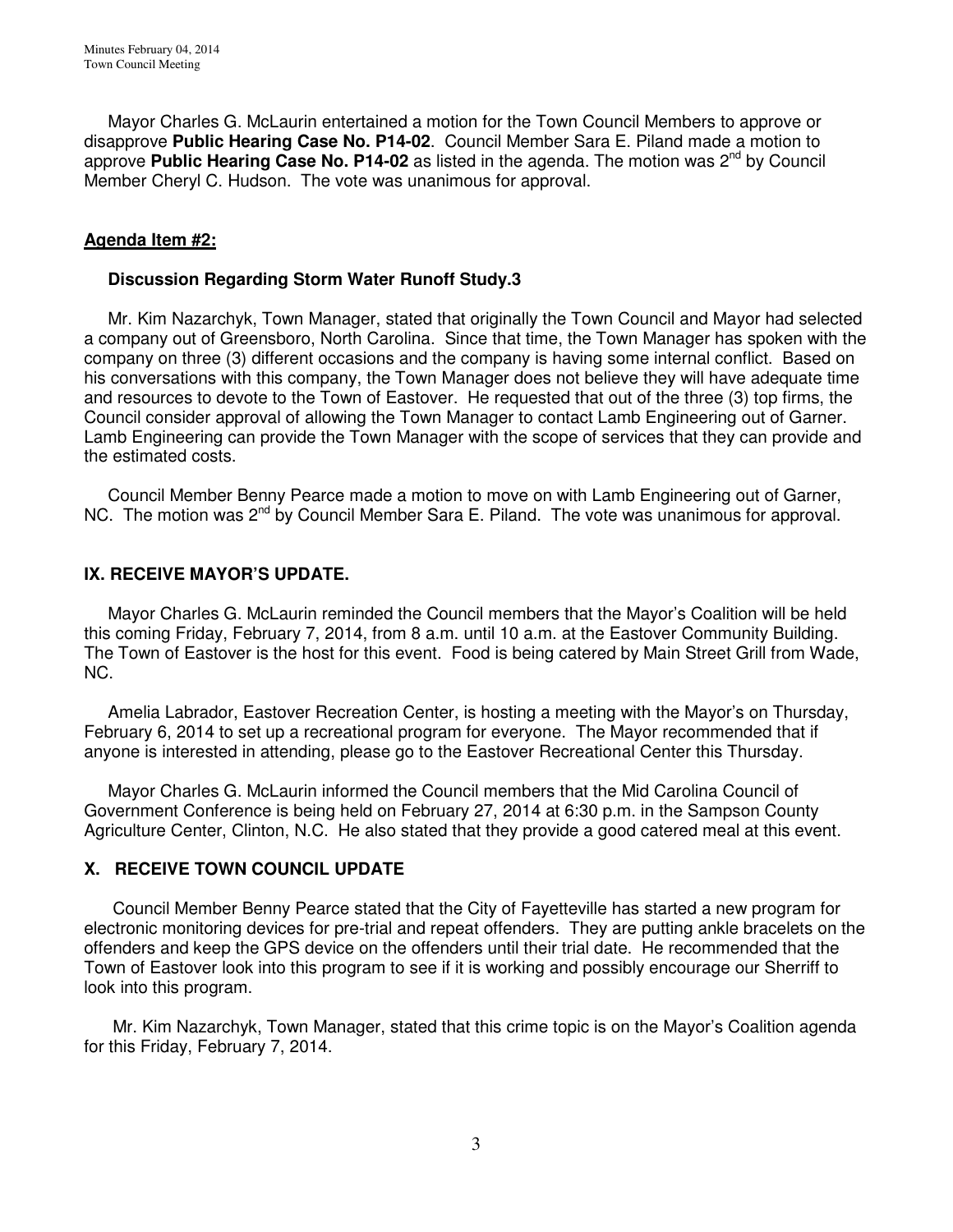## **XI. RECEIVE TOWN MANAGERS UPDATE.**

 Mr. Kim Nazarchyk, Town Manager, said that historically the Town of Eastover has paid for the History tent for Heritage Day. It normally runs \$250 to \$300 dollars. The Town of Eastover also pays for the portable toilet rentals which normally run \$400 for the handicap units.

 The Heritage Day Committee needs to know about the funding for the History tent. Council Member Cheryl C. Hudson said that she is in charge of the rental and securing the Heritage Day tent, therefore she can't make a recommendation. Mr. Kim Nazarchyk requested that the Council consider approval of authorizing the funding for the Heritage Day tent.

 Council Member Sara E. Piland made a motion to authorize the Town Manager to fund the Eastover Civic Club for the Heritage Day tent and the portable toilet rentals. The motion was 2<sup>nd</sup> by Council Member Randy P. Lee. The vote was unanimous for approval.

 Mr. Kim Nazarchyk said he will set up dates and times for planning and budgeting with the Mayor and Town Council member starting in March 2014. He will also provide alternate dates and times.

 Mayor Charles G. McLaurin asked the Town Manager if there was an update on the School Street issue. Mr. Kim Nazarchyk, Town Manager, said he is working on this with Mr. Thomas Neville, Town Attorney.

 Moonlight Video Communications is in the final edit on the video for the incorporation of the Town of Eastover. Moonlight Video Communications said the scrip is ready. They are editing the interviews and need additional images of Eastover homes. They said the video should be completed by the end of this month. Council Member Sara E. Piland stated that Moonlight Video Communications contacted her for additional images of homes. Moonlight Video has a list of about twenty (20) different places that they would like to take images. They would like to take images of the different original homes in the Town of Eastover, like the Robert Williams, Snow Home and Barbara Holmes home.